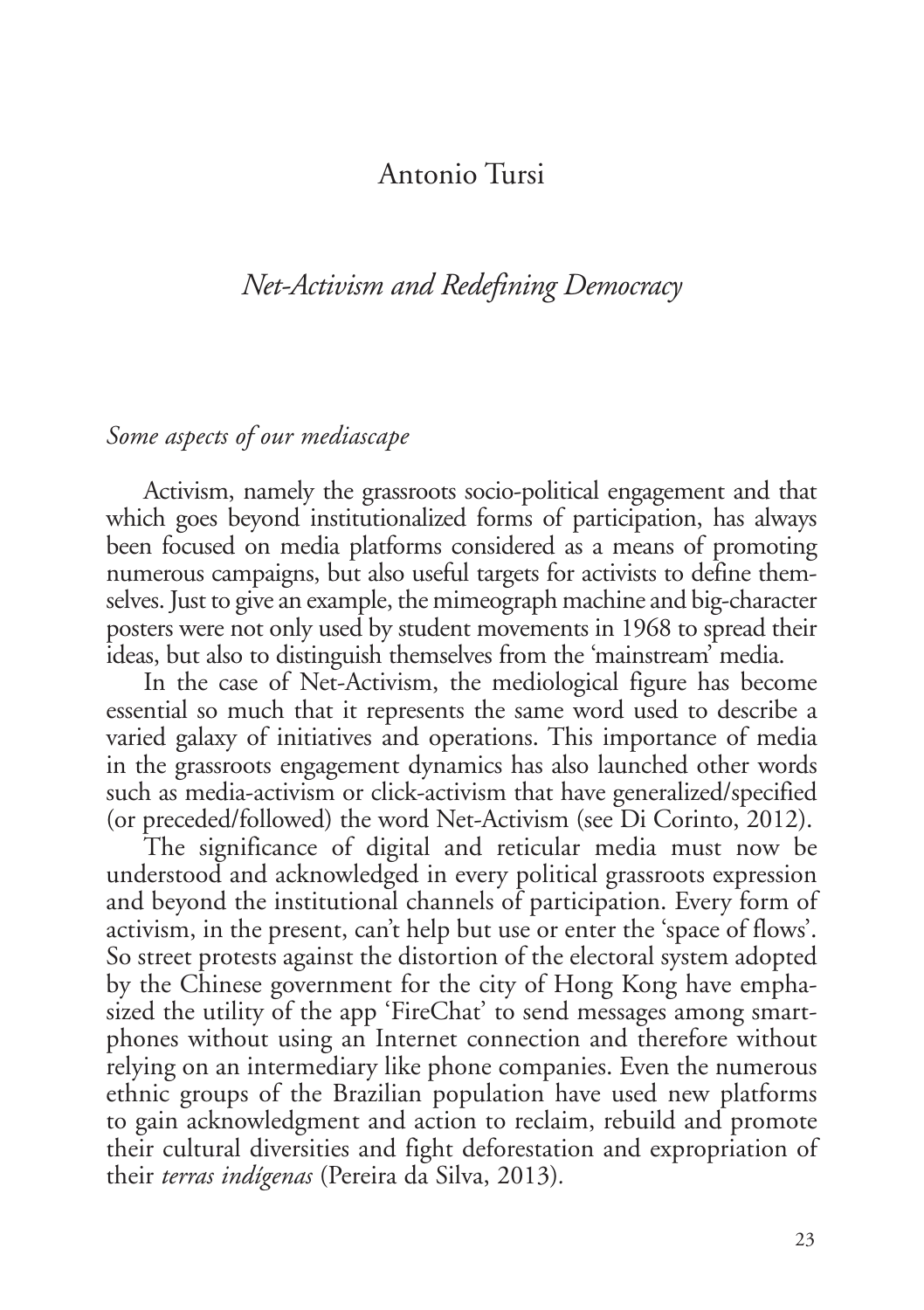For that reason, at an identity, organizational and promotional level, in the present far more than in the past, every form of activism must take charge of the medial structure and available platforms, as well as the features that distinguish them. In other words, the 'net' prefix also conditions the noun that follows. In particular, among the numerous consequences of this influence, we should consider how every political campaign, in the era of social networking sites, cannot exclude an emotional trigger. The never-ending arguments on the goals to be achieved or the goodness of the ideals advocated do not currently guarantee the success of a political action, but rather the ability to involve potential supporters through the dramatization of events and through their understatement, as in many campaigns based on irony. Conveying an appealing and 'spreadable' narrative (Jenkins, Ford and Green, 2013), a temporary community can be created, even within the 'timeless time' of the web (Castells, 1996), which is able to 'perceive' the importance of events submitted to its attention or the cause to fight for. This means that often the most effective emotional trigger is related to circumstantial events or even enclosed in a life moment (an event, a word, an image) rather than linked to the mobilization of major issues that end up being general and abstract and therefore less 'perceived' by everyone. So mobilization is more likely to be successful in Martin Trayvon's murder case (#justicefortrayvon) than in general for the defence of minority rights. The awareness for the need of an appropriate political action progresses thanks to a picture of little Aylan Kurdi lying on a Turkish beach and shared on social networking sites than in reference to thousands of unknown migrants who arrive in Lampedusa every day.

### *Towards a Net-Activism map*

In order to observe the Net-Activism experiences of our time, in order to comprehend their importance and substance, it may be useful to question the *telos* (the purpose) of each campaign or action. Given the fact that every contemporary form of activism presents a mediological figure and therefore to some degree is linked to Net-Activism, it's not 'how' but 'why' that can make a difference and take into account different experiences. In this regard, it could be useful to create a typology by working on two characteristics related to the stated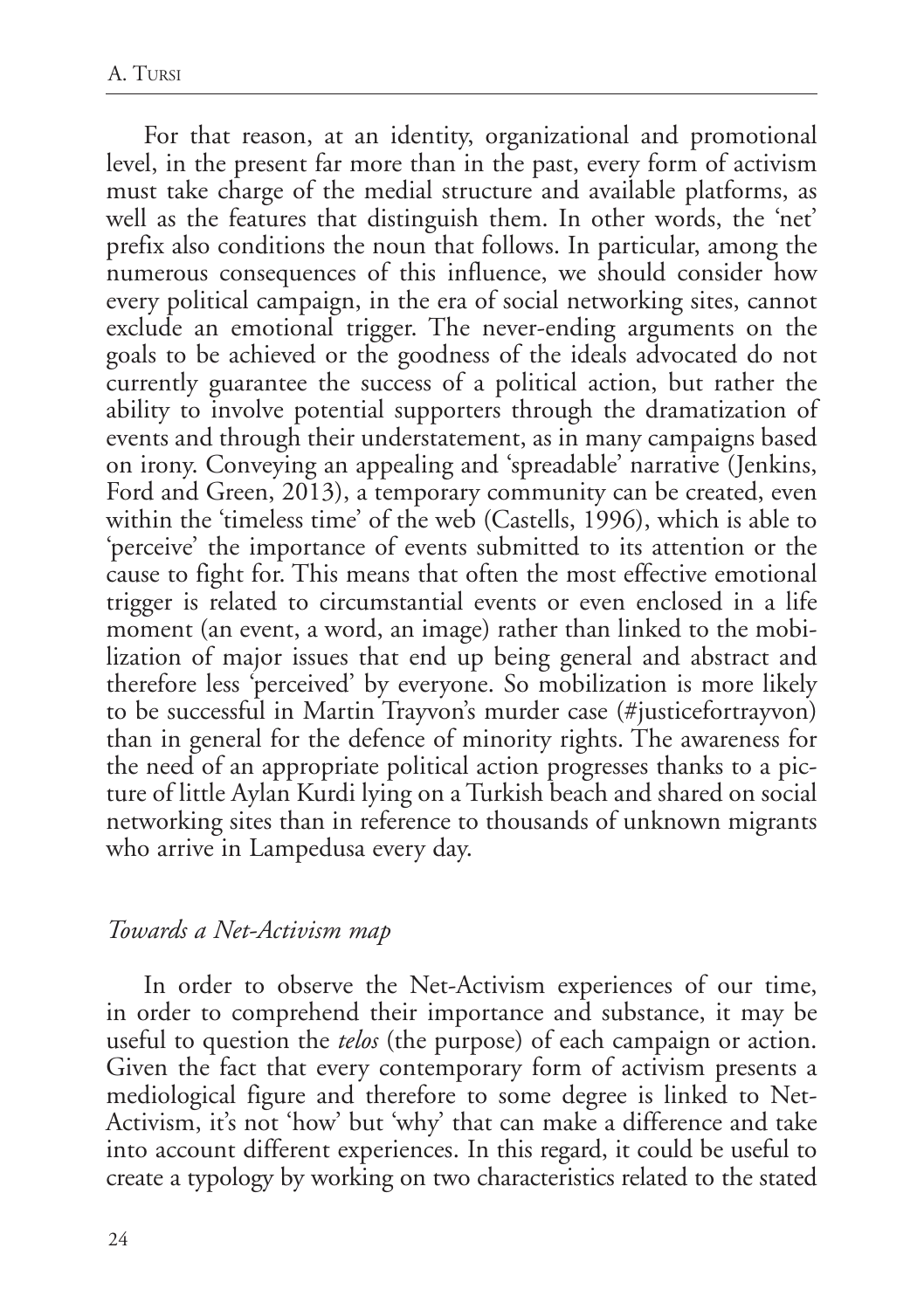or non-stated objectives declared by movements, thus whoever begins certain grassroots processes.

A first characteristic can be drawn between the opposites 'global'/'local'. It isn't always easy to outline (in what some have called 'post-national constellation' (Habermas, 1998) or 'global domestic politics' (Beck, 2002) clear boundaries between issues that are only local and issues that are solely global. In fact with the opposites 'global' and 'local', we indicate the extremes of a 'glocal continuum' in which it is not improbable that some local issues receive recognition and solutions only at a global level and vice versa. This doesn't mean not being able to see the different extent of the objectives that lead to a certain grassroots political action. With reference to the example given above, we can say that natives who defend a threatened area in Brazil is something different from Greenpeace fighting global warming. Defending free wi-fi in Italy is a different argument to Edward Snowden's complaints on NSA global surveillance.

A second characteristic can be drawn between the opposites 'political reform'/'media reform'. Although it is undeniable that distinguishing between reforms of the offline and online world is increasingly difficult if not simply foolish, and although it is undeniable that political issues related to democracy and information are inseparable, Net-Activism can aim for 'extra' or *intra muros* objectives, focusing on issues that only secondarily relate to the web or on issues that primarily relate to 'life on the screen'. In the first case, we can speak of 'democratization through the media', while in the second case of 'democratization of the media', and media in this second case «are not simply a political instrument, but a collective good in themselves» (Carroll and Hackett, 2006: 88). The commitment in Hong Kong, street protests, creating social relations, all through mobile phones, aimed to preserve clean elections in the former British colony. A different purpose from the aim of many mobilizations is to defend Internet neutrality compared to the numerous attempts by parliaments and big corporations to create inequalities solely for enhanced profit.

By combining these two characteristics, a potential typology of the forms of Net-Activism is achieved. Firstly, there are movements that have global objectives of political reform: such as Occupy Wall Street that hasn't only called into question the US Stock Exchange headquarters, but an economic model which effectively governs the entire world; financial capitalism.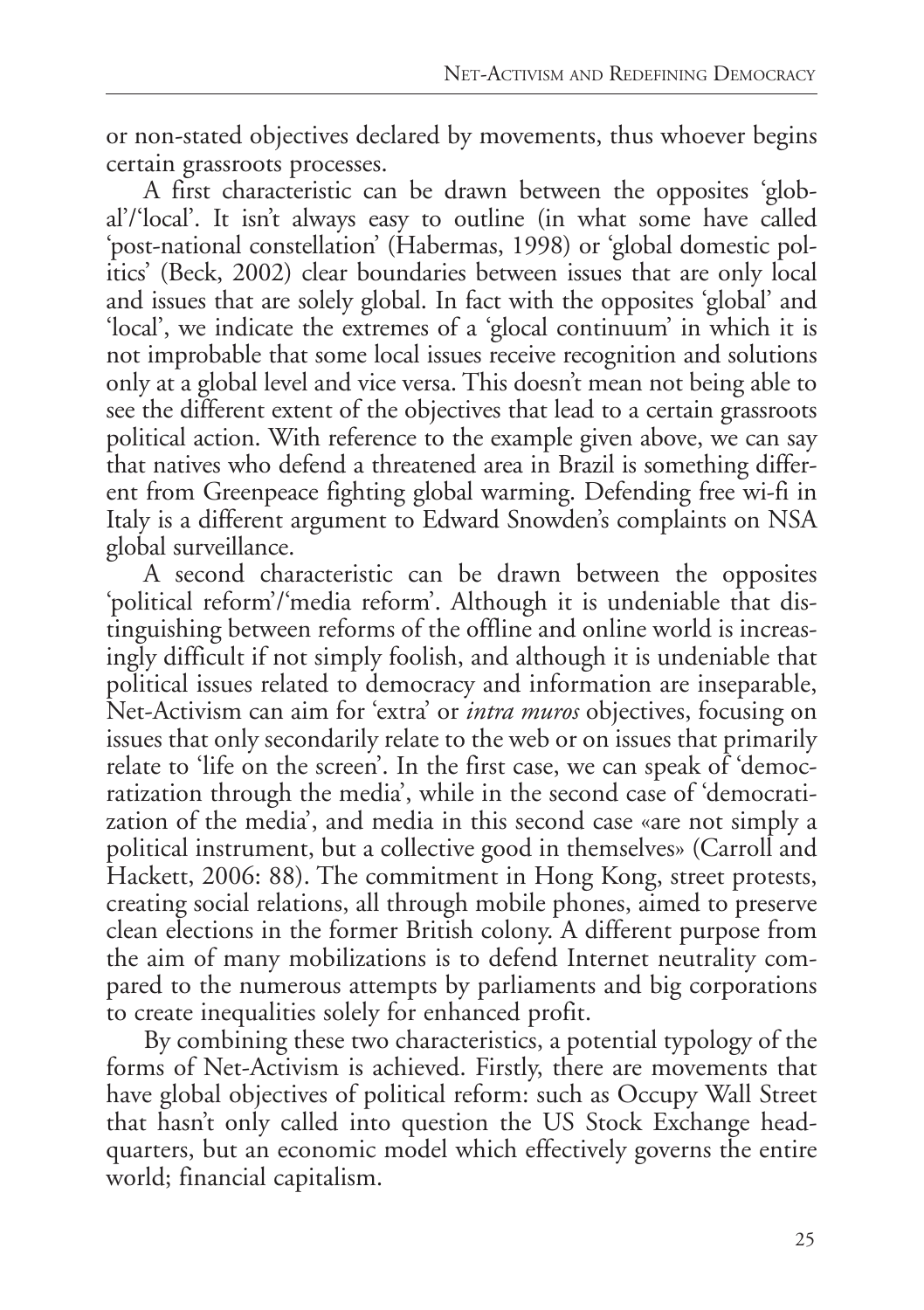Secondly, there are movements whose aim is political reform in a given context such as the movements in Tunisia and Egypt, known as the 'Arab Spring'. Although they were focused on political reform, both of these cases presented a significant mediological figure as shown by Manuel Castells in his *Networks of Outrage and Hope* (Castells, 2012).

Thirdly, there are actions or movements that fight for a free Net (and this is naturally a global aim). Much action taken by Anonymous persons and hackers fall into this category, in which freedom of information is claimed, as well as when Snowden revealed global NSA spying (as previously mentioned).

Fourthly, there are actions that contest and propose a media reform in a given context, for example claiming freedom of expression or reporting censorship and control of communication. The so-called 'Hadopi law', introduced under Nicholas Sarkozy to penalize copyright infringement, caused many protests in France. Internet users overflowed the Culture Minister with e-mails and joined the *reseau des pirates*. In Italy, attempts to equalize service providers to newspaper publishers or bloggers to journalists have been tackled. In the latter case, they were even indictable for comments written by readers to their posts.

#### *Many models of democracy and some trends*

The impact of digital media on the forms of participation in democratic regimes or in those in the process of democratization, has led to the development of a series of hypotheses on the evolution of these regimes. Where will democracy stand in a world of digital communication? In order to observe the many models on the evolution of democracy regarding the role of media, two lines can be drawn. The first can be described by borrowing Umberto Eco's renowned theory to describe intellectual attitudes about mass media and their pop culture (Eco, 1964). This is useful to describe the attitude about the present/future of democracy. Within this debate, in fact, there are opinions that could be defined apocalyptic regarding democracy's destiny in the age of mediated communication. In this case, the end of this political regime is predicted or even rediscovered, without an acceptable consideration of its historical possibilities of transformation. To counterbalance such apocalyptic ideas, there are integrated supporters of the magnificent and progressive fate of democracy. Just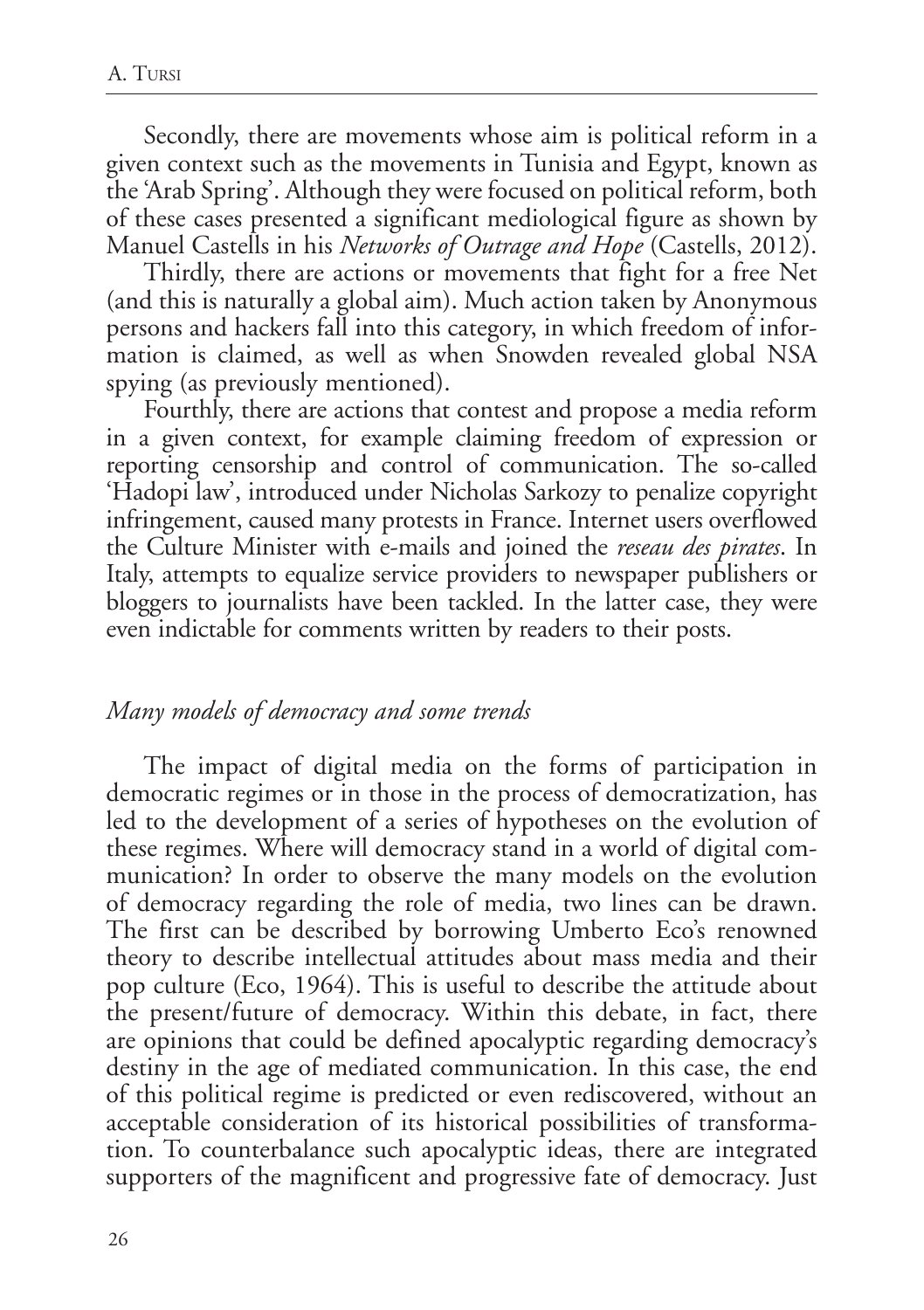a few decades ago with the end of communism, there were those who proclaimed the end of history and considered the radiant present of a democracy on which the sun never sets.

Although the duo apocalyptic/integrated, given the coinage, might in itself be referred to the opinion on media, however, one must more precisely arrange democracy models on another line that gives proper account to the importance of media. In fact, while some writers adopt a media-centric perspective and embrace the irreparable damage caused by media or the opportunities they offer to contemporary politics, others place democratic development in a socio-centric perspective in which media play a role but aren't the main protagonists. They actually end up being considered instruments in the hands of the real protagonists, namely economic rulers (McQuail, 1983).

Colin Crouch's post-democracy (apocalyptic and socio-centric – Crouch, 2004) and Pierre Lévy's cyber-democracy (integrated and techno-centric – Lévy, 2002) can be placed at the extremes of these coordinates. Through these categories, one can place all the yearnings towards direct democracy (integrated and techno-centric) and the concerns towards a post-representative democracy (apocalyptic and socio-centric). At the centre of this framework, new media can be mixed with or integrated into the old institutional structure as in the case of Stefano Rodotà's continuous democracy (Rodotà, 1997) or Ilvo Diamanti's hybrid democracy (Diamanti, 2014). Whereas, although balanced in considering technological and social aspects, a live broadcasting representative democracy (recently discussed by Nadia Urbinati, 2013) leans to some degree towards the apocalyptic pole. On the other hand, an audience democracy (long ago discussed by Bernard Manin, 1995) inclines towards the integrated pole.

In all these cases, one of the aspects considered in proposing the respective democracy model refers to the participation in political dynamics. In the case of post-democracy, 'a manipulated, passive and rare participation' is to be considered, with greater reference to a television show rather than to communication processes made possible by new media even though it is difficult to clearly see their innovative capacity. While in the case of cyber-democracy, information opportunities and power of speech on political events offered by digital media are to be considered.

What are the evaluation criteria of the impact of new forms of activism on political participation and eventually on democracy? Two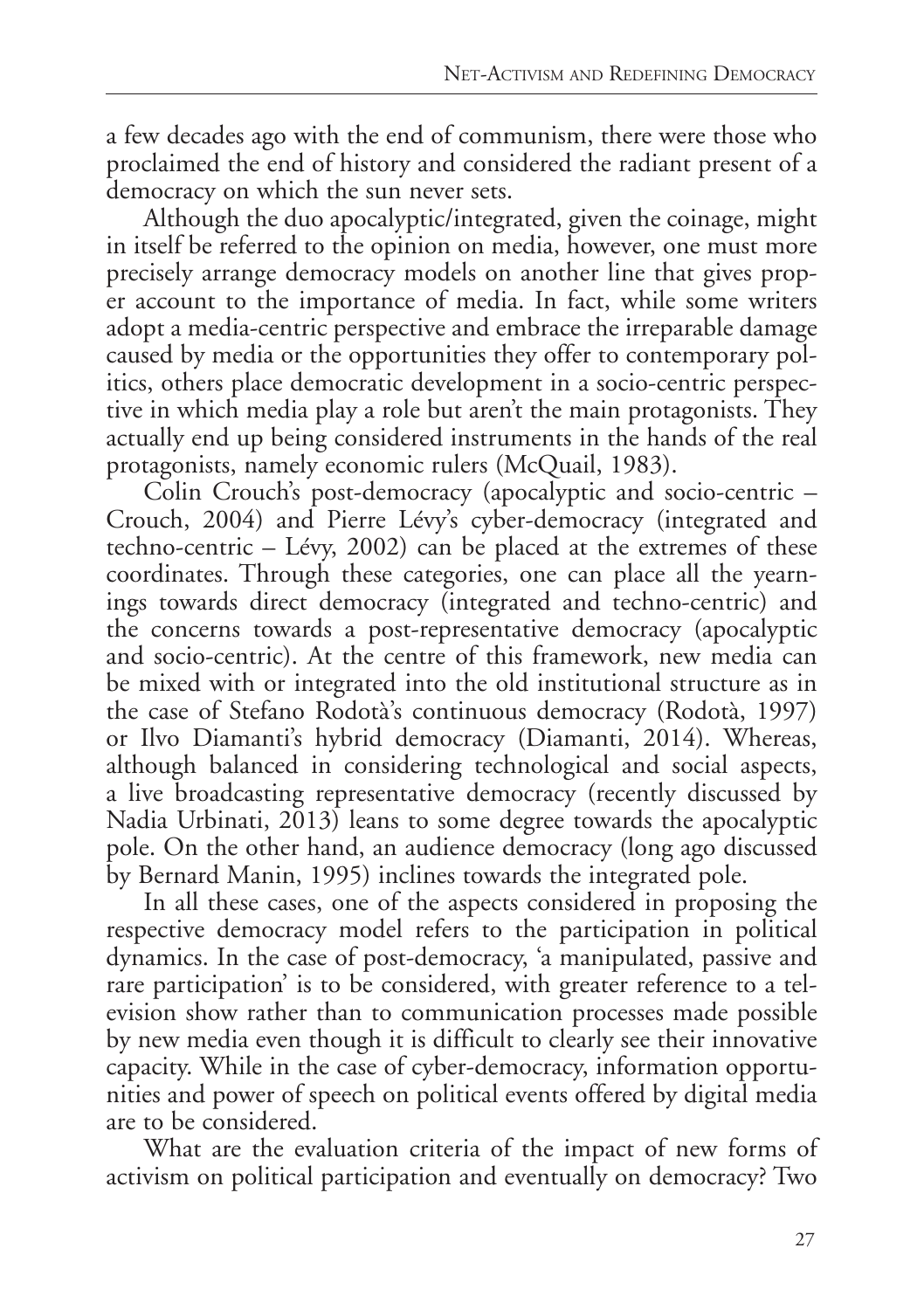criteria seem particularly significant. Firstly, Net-Activism definitely continues an already observed trend that refers to the tactics of a number of social movements (from the students of 1968 to environmentalists), this means a broader repertoire of action for individuals and groups to use, in order to intervene in the public sphere. Today more than ever, there are numerous accessible ways to have your voice heard (see Ceccarini, 2015). Click-activism or hashtag-activism are just the latest examples of forms of action that express one's positions beyond the organized forms of political participation. A broader repertoire also represents a renewal compared to forms no longer viable (party membership) or perceived as too crystallized (there are those who even declared that 'voting is no longer democratic' – Van Reybrouck, 2015).

Secondly however, we must point out how often new forms of action can be properly categorized as participation by opinion. In other words, they have little or no effect on the decision. Highlighting this trend could be integrated with Evgeny Morozov's criticism regarding 'armchair activism' that costs practically nothing, but produces almost nothing in terms of actual results (Morozov, 2011). Here however, we would like to highlight the detachment, if not the contrast between participating through public opinion and participating through the institutional procedures of democratic fluidification of power, between the participation centered on speech exaltation and the classic participation based on will, between the participation by opinion and the direct participation of citizens in creating laws, between the participation related to the 'word' and the one related to a vote. When citizens are offered greater possibilities of participating in public debate, there is a paradoxical risk of distancing them from getting involved in the decision-making process (see Krastev, 2014). Bearing in mind these two trends – the opportunity of a broader repertoire of participation and the risk of moving away from decision-making centres – may allow the evaluation of the political impact of Net-Activism and the quality of democracy in the era of digital networks.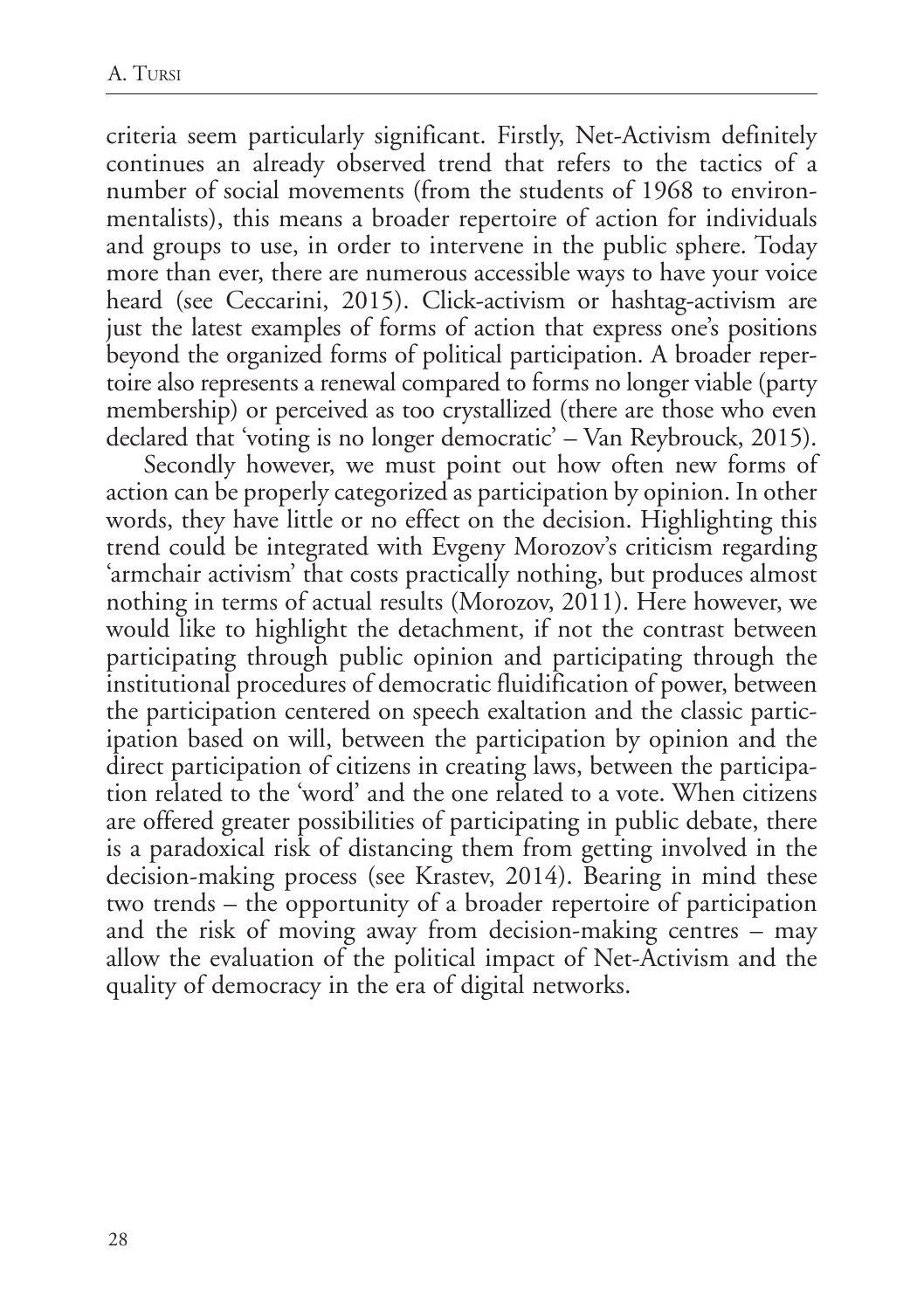**REFERENCES** 

- Beck, U. (2002). *Power in the Global Age: A New Global Political Economy*. Cambridge – Malden: Polity 2005.
- CARROLL, W.K., HACKETT, R.A. (2006). Democratic Media Activism through the Lens of Social Movement Theory. *Media, Culture & Society*, 28(1), 83-104.
- Castells, M. (1996). *The Rise of the Network Society, The Information Age: Economy, Society and Culture.* Cambridge – Oxford: Blackwell.
- Castells, M. (2012). *Networks of Outrage and Hope: Social Movements in the Internet Age*. Cambridge: Polity.
- Ceccarini, L. (2015). *La cittadinanza online*. Bologna: Il Mulino.
- Crouch, C. (2004). *Post-democracy*. Malden: Polity.
- Di Corinto, A. (2012). Hacking netculturale e sabotaggio. In Berardi F., Monteverdi, V. *Come si fa. Tecniche e prospettive di rivoluzione*. V. San Cesario di Lecce: Manni.
- Diamanti, I. (2014). *Democrazia ibrida*. Roma-Bari: Laterza.
- Eco, U. (1964). *Apocalypse postponed*. Part. transl. Bloomington: Indiana University Press 1994.
- Habermas, J. (1998). *The Postnational Constellation: Political Essays*. Cambridge: MIT Press.
- JENKINS, H., FORD, S. and GREEN, J. (2013). *Spreadable Media: Creating Value and Meaning in a Networked Culture*. New York-London: New York University Press.
- Krastev, I. (2014). The Global Politics of Protest. *Iwm Post*, 113, 3(4).
- Lévy, P. (2002). *Cyberdémocratie: Essai de philosophie politique*. Paris: Odile Jacob.
- Manin, B. (1995). *The Principles of Representative Government*. Cambridge: Cambridge University Press.
- McQuail, D. (1983). *Mass Communication Theory*. London: Sage.
- Morozov, E. (2011). *The Net Delusion: The Dark Side of Internet Freedom*. New York: Public Affairs.
- PEREIRA DA SILVA, E. (2013). Indians on the Network. Notes about Brazilian Indigenous Cyberactivism. *International Journal of Communication*, 7, 1864-1877.
- RODOTÀ, S. (1997). *Tecnopolitica: La democrazia e le nuove tecnologie della comunicazione*. Roma-Bari: Laterza.
- Urbinati, N. (2013). *Democrazia in diretta: Le nuove sfide alla rappresentanza*. Milano: Feltrinelli.